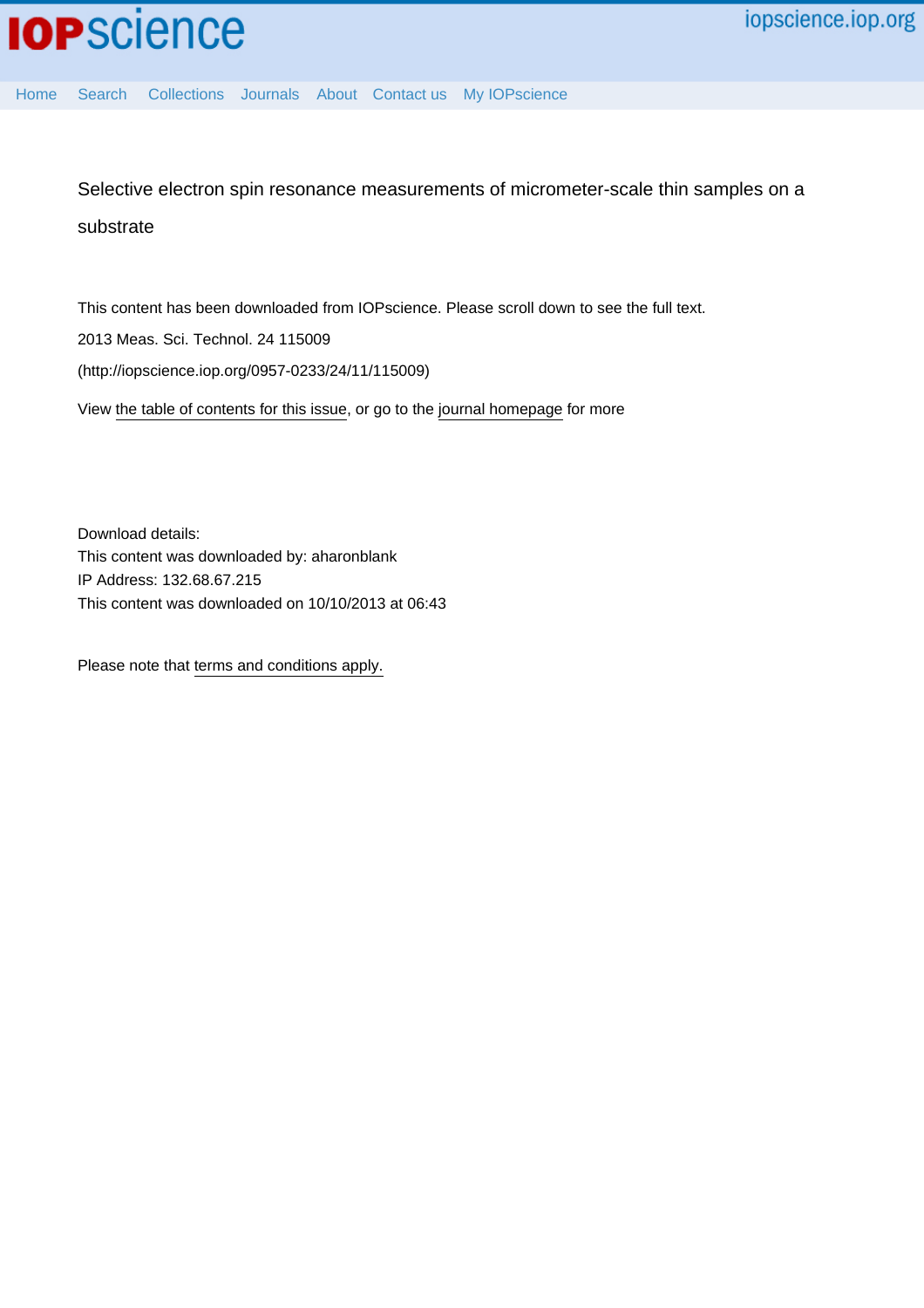# **Selective electron spin resonance measurements of micrometer-scale thin samples on a substrate**

# **Ekaterina Dikarov**1**, Matthias Fehr**2**, Alexander Schnegg**2**, Klaus Lips**<sup>2</sup> **and Aharon Blank**1,3

<sup>1</sup> Schulich Faculty of Chemistry, Technion–Israel Institute of Technology, Haifa 32000, Israel  $2$  Helmholtz-Zentrum Berlin für Materialien und Energie, Institut für Silizium-Photovoltaik, Kekuléstr. 5, D-12489 Berlin, Germany

E-mail: [ab359@tx.technion.ac.il.](mailto:ab359@tx.technion.ac.il.)

Received 3 June 2013, in final form 13 August 2013 Published 9 October 2013 Online at [stacks.iop.org/MST/24/115009](http://stacks.iop.org/MST/24/115009)

#### **Abstract**

An approach to the selective observation of paramagnetic centers in thin samples or surfaces with electron spin resonance (ESR) is presented. The methodology is based on the use of a surface microresonator that enables the selective obtention of ESR data from thin layers with minimal background signals from the supporting substrate. An experimental example is provided, which measures the ESR signal from a 1.2  $\mu$ m polycrystalline silicon layer on a glass substrate used in modern solar-cell technology. The ESR results obtained with the surface microresonator show the effective elimination of background signals, especially at low cryogenic temperatures, compared to the use of a conventional resonator. The surface microresonator also facilitates much higher absolute spin sensitivity, requiring much smaller surfaces for the measurement.

**Keywords:** ESR, EPR, thin paramagnetic layer

(Some figures may appear in colour only in the online journal)

## **1. Introduction**

Modern science and technology are often involved in the fabrication and use of thin layers, such as molecular monolayers, metallic and dielectric depositions with nanometer-scale thickness, submicrometer- and micrometerscale semiconductors, oxides and many more. These thin layers can be characterized by a wide array of morphological, chemical and physical tools. One important aspect of many of these structures is the paramagnetic properties of the layer, namely, the existence of unpaired electron spins, their concentration, spatial distribution and microenvironment. Examples of systems for which paramagnetic properties are of paramount importance are: defects, impurities and dopants in semiconductors [\[1](#page-6-0)]; defects and impurities in oxides [\[2](#page-6-0)]; paramagnetic molecular monolayers [\[3](#page-6-0)]; and native surface

defects, vacancies and dangling bonds [\[4](#page-6-0)]. The measurement and characterization of the paramagnetic properties of such solid-state samples is usually carried out by means of electron spin resonance (ESR) spectroscopy [\[5](#page-6-0), [6\]](#page-6-0). When compared to some surface characterization techniques, such as x-ray photoelectron spectroscopy (XPS) and secondary ion massspectrometry (SIMS), the spatial resolution of ESR is found to be comparable and many times even better [\[7](#page-6-0)]. However, compared to most other surface techniques (e.g., STM, AFM, capacitance and photo luminance methods), the sensitivity and spatial resolution of ESR are relatively low, which greatly limits the measurements of surface or thin layer samples [\[3](#page-6-0), [8](#page-7-0), [9\]](#page-7-0). For example, commercial systems reach sensitivity levels of <sup>∼</sup>109 spins*/* √Hz at best [\[10](#page-7-0)]. This sensitivity limitation also affects the available imaging resolution of heterogeneous samples, which in commercial systems reaches  $\sim$ 25  $\mu$ m [\[11](#page-7-0)]. This is because, as the image's voxel size decreases, it contains less and less spins and thus quickly

<sup>&</sup>lt;sup>3</sup> Author to whom any correspondence should be addressed.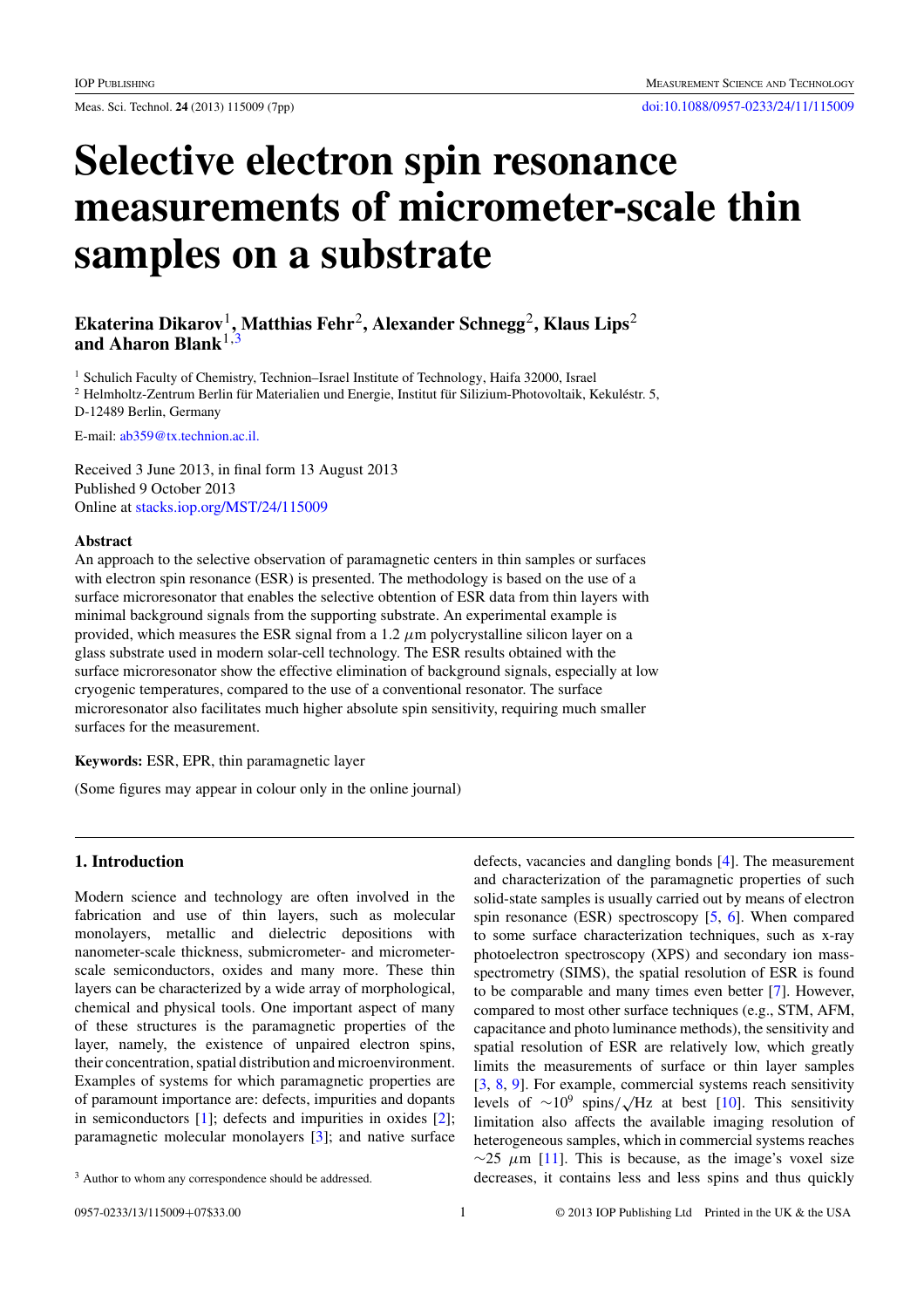runs into the sensitivity limitation 'wall'. For these reasons, thin layered samples pose some of the greatest challenges to modern ESR capabilities: (*a*) they have a small number of spins and (*b*) their signal often needs to be separated from the support matrix or substance on which they are placed.

The first concern can sometimes be dealt with by measuring several layers stacked together in order to increase sensitivity [\[3](#page-6-0), [12,](#page-7-0) [13](#page-7-0)]. However, this does not solve the second concern of separating signals between the layer and its support. In some cases, especially sensitive forms of detection, such as electrically detected magnetic resonance (EDMR), can be used in thin semiconducting layers or in thin-film devices to increase sensitivity and obtain signals only from defect spin or conduction electron spin states [\[14](#page-7-0)]. However, these and other specialized detection methods (like MRFM [\[15](#page-7-0)] and STM–ESR [\[16\]](#page-7-0)) can be employed solely on very specific types of samples, under specific conditions, and can be thus considered only as a very partial solution to these problems. High-resolution ESR microimaging [\[7](#page-6-0)] may be one possible alternative, with the thin layer and substrate being spatially separated during the imaging process. However, this approach greatly complicates the measurement procedure and can be found only in specialized laboratories (see [\[7](#page-6-0)]). Furthermore, it faces the significant problem of aligning the gradient axis exactly perpendicular to the sample plane to properly separate it from the background support during imaging. Another possible approach to the selective measurement of thin samples makes use of surface resonators, where the microwave (MW) magnetic field component  $(B_1)$  is confined to a short distance from the surface. Such resonators have recently been developed by several groups [\[17–19\]](#page-7-0), but were not tested against the problem of selective measurements of thin layers supported by a substrate containing paramagnetic centers.

In this work we show that it is possible to provide a generic solution to the above-mentioned problems using a unique type of miniature surface loop-gap microresonator recently developed by us. Specifically, the surface resonator makes it possible to obtain sufficient ESR signals from a relatively very small number of electron spins in a thin paramagnetic sample with minimal interference from its substrate, which normally would have contributed strong background signals with a broad spectrum. We provide an experimental example of this by measuring paramagnetic defects in a 1.2  $\mu$ m thick layer of polycrystalline silicon deposited on glass (the latter showing strong background signals at low temperatures)—a configuration that is used in modern solar-cell technology.

## **2. Experimental methods**

In this work we employed two types of spectrometers. One of them is a conventional Bruker E580 X-Band EPR system that includes a standard ER 4118X-MD5 dielectric resonator with an inner diameter of 5 mm (situated at the Helmholtz Zentrum Berlin) and the other is a 'home-made' system constructed and operated at the Technion in Haifa. The latter system was described in detail in [\[20\]](#page-7-0) and the referenced documents therein. In brief, it is a home-made pulsed system

operating at 6–18 GHz (extendable to 33–37 GHz), capable also of imaging heterogeneous samples. The heart of the system and of this experiment is the unique surface loopgap microresonator shown in figures [1\(](#page-3-0)*a*) and (*b*) [\[7](#page-6-0)]. In previous reports we have provided information about the design approach and fabrication method of this resonator, and also its capability to focus the magnetic microwave field on a small two-dimensional (2D) volume [\[7](#page-6-0), [19](#page-7-0), [21](#page-7-0)]. Reference [\[19\]](#page-7-0) provides details about the three-dimensional spatial variation of the microwave magnetic field for the type of surface resonator employed in this work. Here, however, we are mainly interested in making use of the fast out-of-plane decay of the field, as depicted in figure  $1(c)$  $1(c)$ . It is clear that within the first 10 μm the field drops to  $\sim$ 40% of its initial value in the plane, which means that the ESR signal drops by a factor of ∼6 (proportional to  $B_1^2$ ). The resonator is placed in a cryostat whose details were provided elsewhere [\[7\]](#page-6-0), enabling us to measure ESR signals in the temperature range of 3–300 K. This capability is important in order to demonstrate the usefulness of our approach to selective surface measurement because, in many cases, substrates that have impurities produce strong and broad background signals, especially at low cryogenic temperatures.

The sample used in our experiments is a polycrystalline silicon layer (thickness:  $1.2 \mu m$ ) produced by solid-phase crystallization of electron-beam evaporated amorphous silicon on a Corning Eagle XG glass substrate (thickness: 1.1 mm). Figure [2](#page-3-0) shows the sample on our surface resonator (photo). The sample's size is either  $\sim$ 1.5 mm × 1.5 mm (used with the surface resonator) or  $\sim$ 4 mm × 4 mm (with the conventional resonator). The spin concentration of this sample was measured using X-Band CW ESR and was found to be  $\sim$ 9 × 10<sup>17</sup> spins cm<sup>-3</sup>. Notice that the resonator's orientation with respect to the microstrip line can be either with the gap along the line (as in figure [1\)](#page-3-0) or perpendicular to it (as in figure [2\)](#page-3-0). Both configurations are possible, but require slightly different relative positions between the resonator and the microstrip line for achieving optimal coupling. Since the static field in our set-up is always along the microstrip line, it means that the microwave magnetic field component produced by the resonator along the line would not contribute to ESR signal excitation and detection. Thus, switching between the two different relative orientations enhances the contribution of one in-plane microwave magnetic field component over the other, but apart from this the choice of the specific relative orientation in a given experiment is thus quite arbitrary.

#### **3. Results and discussion**

The problem of substrate paramagnetic background signals is easily observable when measuring our sample using the conventional Bruker system. Figure [3\(](#page-4-0)*a*) shows typical CW– ESR measurements of the polycrystalline silicon-on-glass sample, carried out at 10 K. It is clear that a complete hodgepodge of signals appears, of which only the central one ( $g = 2.0054$ , width of ~7.6 G) is due to our thin sample of interest. This signal is attributed, through its *g*-value and linewidth, to the dangling bonds at the interface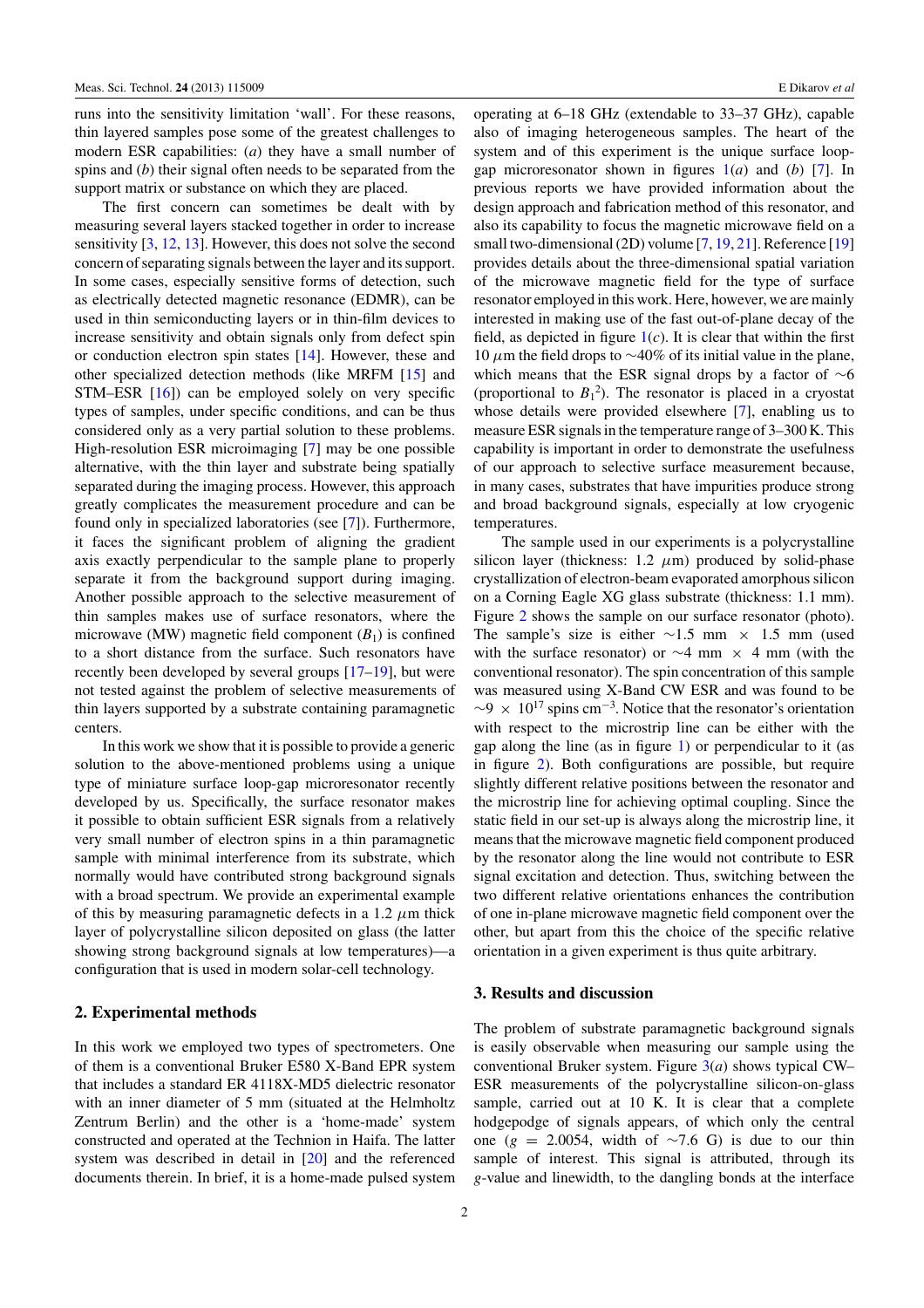<span id="page-3-0"></span>

**Figure 1.** The surface loop-gap microresonator used in some of our experiments. It is made of a 1 μm copper layer, deposited on a 200 μm thick single crystal of rutile. (*a*) Top view of the resonator, showing its dimensions in micrometers. (*b*) Drawing showing the coupling method of the resonator to a microstrip line. (*c*) The microwave magnetic field as a function of distance from the surface of the resonator. The insert shows the first 10  $\mu$ m in detail. The field profile decay was calculated with CST Microwave Studio finite element software when there was no sample on the resonator (simply air). Upon placing a 1  $\mu$ m Si sample (permittivity of ~11) backed by thick glass (permittivity of ∼4.7), the calculated field decay profile changed very slightly and is almost indistinguishable from the one without the sample. However, thick materials with larger permittivity (>20) would result in more moderate out-of-plane field decay. (*d*) Close-up view of the resonator and the microstrip feed line, with a thin sample placed on top of the resonator for ESR measurements.



**Figure 2.** Photos of the resonator and the polycrystalline silicon sample. (*a*) The resonator held with a Rexolite holder, near a standard 1-Israeli-shekel coin (diameter 18 mm). (*b*) The resonator under the microscope. (*c*) Side view of the resonator with the sample placed on it. (*d*) The polycrystalline silicon sample.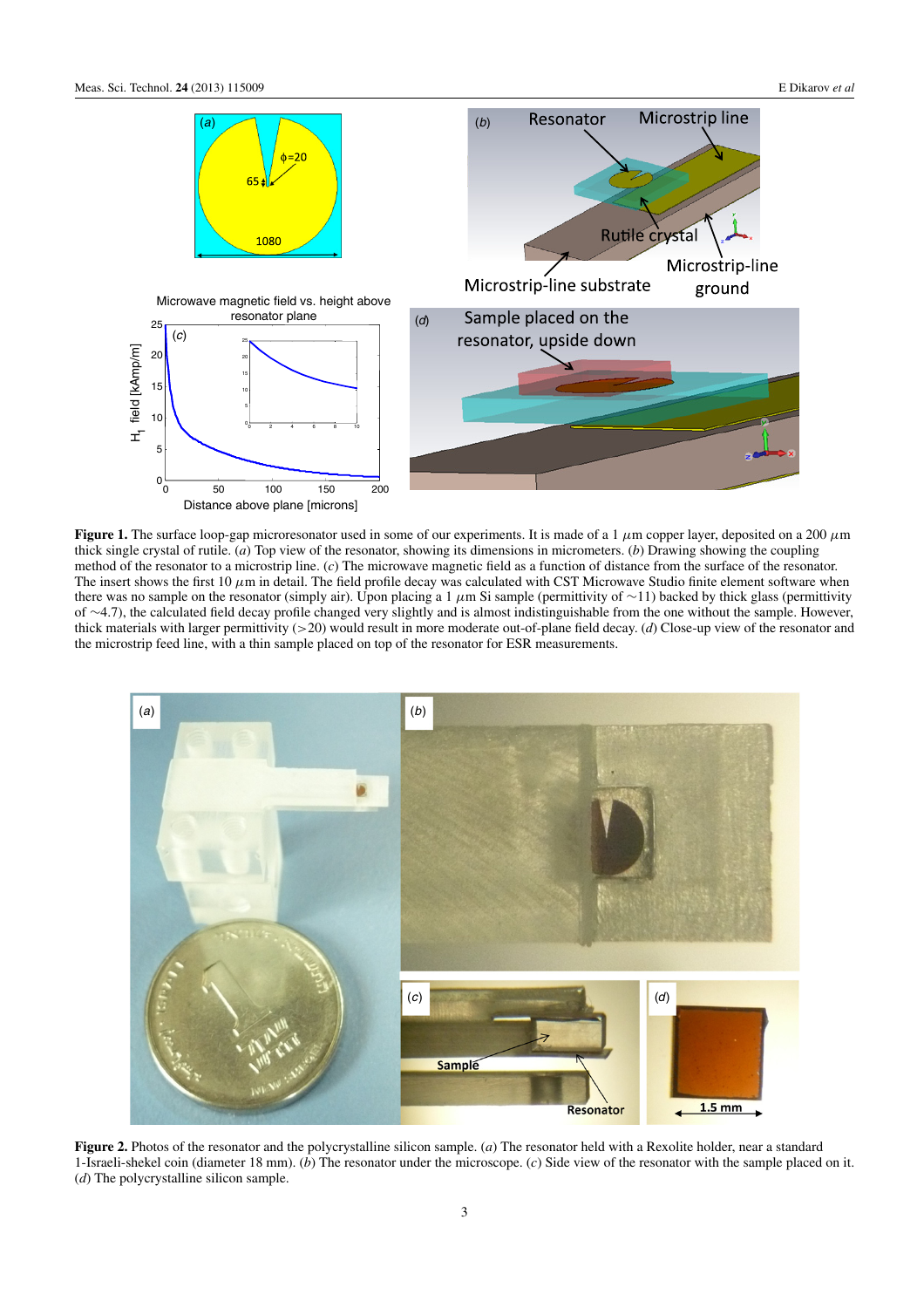<span id="page-4-0"></span>

**Figure 3.** X-band CW and pulsed ESR spectra of the polycrystalline silicon sample measured using the conventional resonator. (*a*) CW spectrum measured at 10 K and 9.646 GHz. Measurement parameters are: microwave power of 0.2 mW; modulation amplitude of 3G; modulation frequency of 10 kHz; time constant of 20.48 ms; and 10 averaging scans. (*b*) Field-swept primary spin-echo spectrum measured at 10 K by the Bruker system using a microwave power of 100 W that employs a 16 ns π*/*2 pulse and two-step phase cycling. Additional measurement parameters are: interpulse delay of  $\tau = 300$  ns, repetition time of 81.6 ms and averaging over 1000 shots per field point.

(grain boundary) between the crystals of the thin silicon layer [\[13](#page-7-0), [22\]](#page-7-0). The rest of the signals originate in defects and paramagnetic impurities of the supporting glass substrate. The broad background signals are not seen in similar experiments where the silicon layer is removed from the glass [\[13](#page-7-0)]. Background signals can sometimes be separated according to their relaxation properties, so that if their  $T_2$  is much shorter than the signal of interest they would not be seen in echo experiments. However, the field-swept primary echo results provided in figure 3(*b*) clearly show that some of the background problem persists even in pulsed acquisition. The 'bump' on the broad background is clearly identified as the signal from the dangling bond defects through its *g-*value and its full width half maximum linewidth,  $\Delta B_{1/2} = 12.5$  G, which corresponds well to the peak-to-peak linewidth,  $\Delta B_{pp} = 7.6$  G measured in CW mode (the ratio between  $\Delta B_{1/2}$  obtained in pulsed mode to  $\Delta B_{pp}$  is known to vary between  $\sim 1.2$  and 1.7, depending on the exact line shape [\[23](#page-7-0)]).

The high level of background signals affects the capability to spectroscopically characterize the paramagnetic species in the thin layer, especially when the thin layer of interest itself also has broad signals. For example, figure 3 does not allow one to determine *a priori* whether or not the background signal is due to the sample. One possible way to overcome this is by physically separating the thin sample from the substrate, as can be achieved to some extent with the poly-silicon sample using adhesive tape [\[13\]](#page-7-0). However, in the general case of thin samples on a thick substrate, this may not be a valid option. Background signals can interfere also with simple measurements of the relaxation times  $(T_1$  and  $T_2)$ , which may face substantial difficulties due to signal overlap (see table [1\)](#page-5-0). As a consequence, we could not obtain a fit to the  $T_1$  value at 10 K, where the decay signal is characterized by several and very different types of contributions from the sample and the substrate. We did obtain a reasonable fit to  $T_2$ , but it is probably a mixture of similar  $T_2$  values of the sample and substrate (that occur by chance in this case).

The alternative approach offered here to the unobstructed observation of thin samples on a substrate involves the use of our surface loop-gap microresonator. In this method, the sample is placed face-down on the resonator (figures [1\(](#page-3-0)*d*) and  $2(c)$  $2(c)$ ). Due to the fast decay of the microwave magnetic field when going out of the resonator's plane, most of the signal comes from the volume close to the surface of the sample, meaning mainly from the thin layer and much less from the thick substrate. Figure [4](#page-5-0) shows the field-swept Hahn echo data for a single polycrystalline silicon-on-glass sample measured at 80 and 10 K. The experimental parameters at 80 K (10 K) were: repetition rate of 5 kHz (200 Hz), 12 000 (2000) averages per field point, sweep resolution of 1 Gauss,  $\tau = 500$  ns, and pulse lengths of  $p_1 = 30$  ns and  $p_2 = 60$  ns. All measurements used eight-step phase cycles (CYCLOPS and  $\pm$  on the first pulse). The *g*-factor at the center of the line is 2.0055, similar to the one measured using the conventional resonator, but the linewidth is a bit broader ( $\Delta B_{1/2} = 14.2$  G), possibly due to the higher static field employed. Thus, it is apparent that at both temperatures the surface resonator measures the same dangling bond spectrum as measured by the conventional Bruker CW and pulsed system employing a conventional resonator. The difference, however, is a much smaller background signal obtained with the surface resonator, especially when comparing the two types of approaches at 10 K. We have found that this background signal is seen as a regular echo in the time domain trace (not shown), goes away only when the field is turned off or swept ∼2–3 kG away from resonance, and thus is not the result of some microwave ring-down due to transient excitation pulses. The background signal in surface resonator measurements can be enhanced by increasing the MW excitation power (figure [4\(](#page-5-0)*b*), red curve). This is because the excitation of deeper parts of the sample becomes more efficient and the large volume of the substrate starts to contribute substantially to the ESR signal. Due to the highly inhomogeneous  $B_1$  of the resonator when going out-of-plane it is not possible to obtain a proper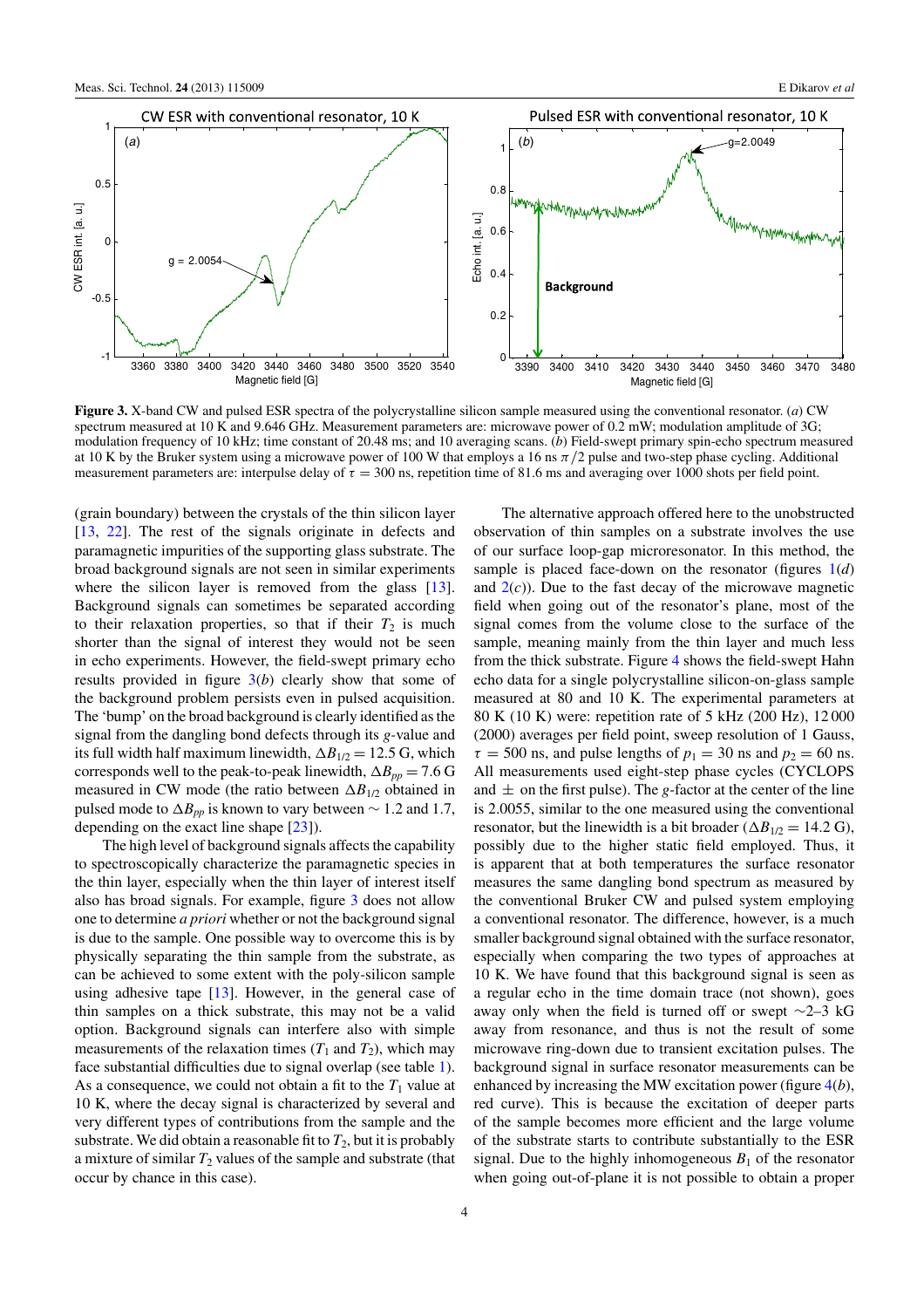<span id="page-5-0"></span>

**Figure 4.** Field-swept echo spectra for the polycrystalline silicon sample, measured by the surface loop-gap microresonator (*a*) at 80 K and at a frequency of 15.081 GHz and (*b*) at 10 K and 14.625 GHz with two different MW power levels (0.5 mW—blue, 1.5 mW—red). Signal amplitude is normalized.

**Table 1.** Relaxation times of a polycrystalline silicon sample on glass measured by a conventional and a surface resonator.  $T_1$  values were measured in the conventional resonator using an inversion recovery technique, and in the surface resonator using the saturation recovery method.  $T_2$  values were measured by both resonators using a Hahn echo sequence with stepping of the interpulse distance, τ.

|                             | $T_1$ (95% confidence interval) | $T2$ (95% confidence interval) |
|-----------------------------|---------------------------------|--------------------------------|
| 10 K conventional resonator | Fit could not be obtained       | 1.35 $(1.33, 1.37) \mu s$      |
| 10 K surface resonator      | $10.7(5.2, 14.3)$ ms            | $1.54(1.23, 1.91) \mu s$       |
| 80 K conventional resonator | 120.1 (116.5, 123.6) $\mu$ s    | $0.76(0.74, 0.78) \mu s$       |
| 80 K surface resonator      | 119.0 (110.2, 130.1) $\mu$ s    | $1.07(0.65, 2.03) \mu s$       |

nutation curve for the thin sample of the thick substrate. Therefore, the most optimal way to acquire the signal is to employ the smallest MW power that still provides enough ESR signal from the thin sample, thereby minimizing the background-signal contribution. In addition to the obvious spectroscopic advantages of using selective excitation, the low level of background signal also enables a much better fit to the measured relaxation data, which can be better described by a single ESR species (table 1). The values obtained at 10 K with the surface resonator are comparable to those appearing in the literature for dangling bonds in bulk amorphous silicon with similar defect concentrations [\[24\]](#page-7-0).

Based on figures [3](#page-4-0) and 4, it is clear that the surface microresonator exhibits a very good capability to selectively measure the signal from a thin paramagnetic layer, situated on a substrate that by itself gives a strong paramagnetic signal at low temperatures. Both resonators measured the same sample signal, as verified by its *g*-factor and linewidth; however, in the conventional-resonator measurement, a strong background signal almost 'swamps' the thin layer signal. The  $T_2$  results obtained from both resonators are very similar (table 1) at 80 and 10 K, most probably because the background signal from the substrate has a similar  $T_2$  as that of the thin sample of interest. The confidence intervals of the  $T_2$  (and  $T_1$ ) results of the surface resonator are worse than those of the conventional resonator (in cases where fitting was achievable), because with the former we typically measured only 12 points in the decay curve (as compared to hundreds of point in the Bruker system), due to our (current) software constraints. This can be corrected

in the future by employing improved software in order to acquire more points. In this work, the conventional resonator failed to obtain a good spectrum and a good fit to the  $T_1$  value only at 10 K. However, this is just the tip of the iceberg, since the general problem of background signals with thin layers becomes much more severe when dealing with even thinner layers having smaller spin concentrations, and at medium-tolow cryogenic temperatures.

In addition to its surface selectivity, the microresonator is also much more sensitive as applied to measurements of small numbers of spins, which is of importance for size-limited samples. In the present experimental example, the resonator obtains most of its signal from a surface area of  $\sim$ 20  $\mu$ m × 65  $\mu$ m [\[7](#page-6-0)], which means that the total number of spins measured is  $\sim$ 9 × 10<sup>17</sup> spins cm<sup>-3</sup> × 20  $\mu$ m × 65  $\mu$ m × 1.2  $\mu$ m = 1.4 × 10<sup>9</sup> spins. The signal-to-noise ratio (SNR) obtained (∼10–20, depending on temperature) is comparable to the one measured using the conventional resonator on a sample having ∼12 300 times more spins (since the size of the sample used with it is  $\sim$ 4 mm × 4 mm). In more quantitative terms, the absolute spin sensitivity of the surface resonator employed here is ∼12 300*/* <sup>√</sup>(12 000*/*1000) <sup>=</sup> 3550 times better than that of the conventional resonator, taking into account the larger number of averages used for the surface resonator measurements (12 000 compared to 1000 in the conventional resonator, as reflected by the square root factor in the expression). It should also be noted that a small part of this improved sensitivity (approximately a factor of 2) results from the surface resonator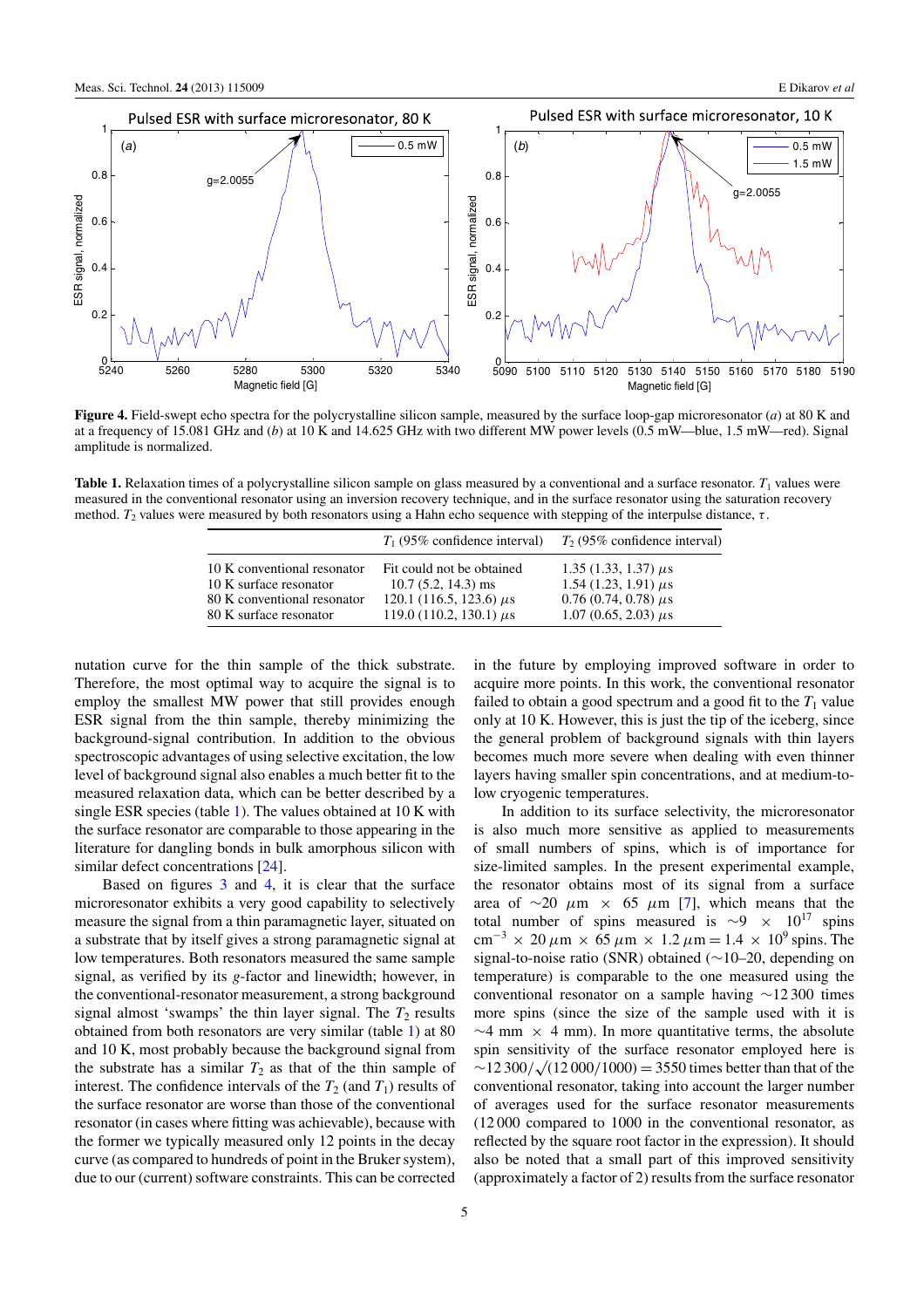<span id="page-6-0"></span>system being operated at a slightly higher static field than the Bruker system.

The expected absolute spin sensitivity of the surface resonator can be estimated for this type of sample (with its measured  $T_1$  and  $T_2$  values, as provided in table [1\)](#page-5-0), using the expressions and data in [7, [21](#page-7-0)], to be ∼6 × 10<sup>6</sup> spins/ $\sqrt{\text{Hz}}$ at 80 K and  $\sim$ 1 × 10<sup>6</sup> spins/ $\sqrt{Hz}$  at 10 K (for SNR = 1). Given the SNR we obtained in the measured traces (∼10–20, see figure [4\)](#page-5-0), with approximately a few seconds of averaging per point, and the estimated number of spins in the resonator  $(\sim 1.4 \times 10^9)$ , this theoretical prediction seems to be too optimistic. However, factors such as partial excitation of broad inhomogenous lines,  $T_2$  relaxation and heterogeneous sensitivity within the resonator volume, were not considered in the spin sensitivity theory and, when accounted for, they bring the estimation much closer to the values measured by us. Another important issue to be emphasized is that the pulsed experiment with the microresonator requires a power of only ∼0.5 mW to efficiently excite the spins on the surface, compared to hundreds of watts in a conventional resonator. This is because the surface resonator has a microwave magnetic field conversion factor of ∼135 G*/* √W (based on a π*/*2 pulse of 30 ns with power of 0.5 mW—see also  $[21]$ ), while the conventional rectangular resonator has a conversion factor of only ∼0.55 G*/* √W.

At this point it is important to consider what would be the most optimal resonator for measuring thin samples and obtaining the best SNR. This depends on whether or not the size of the surface is a limitation. In order to analyze this problem, it is possible to use the expression for SNR for a point-like sample with a small volume  $V<sub>v</sub>$  situated in a resonator with effective volume  $V_c$ , which is proportional to [7]

$$
\text{SNR} \propto \frac{MV_V \sqrt{Q_u}}{\sqrt{V_c}},\tag{1}
$$

where *M* is proportional to the sample's spin concentration and  $Q_u$  is the unloaded quality factor of the resonator. This expression clearly shows that for a size-limited (zerodimensional) sample (where  $V<sub>v</sub>$  is constant and much smaller than  $V_c$ ) it is best to employ the smallest possible resonator while still trying to maintain good *Q* values, of course.

In the case that the sample completely fills the resonator, the SNR of all individual point-like samples can be integrated  $(V_v \sim V_c)$  in order to obtain SNR  $\propto M \sqrt{V_c} \sqrt{Q_u}$ . Thus, for large volumetric samples it is clearly best to use the largest available resonator while still maintaining high *Q* values (assuming there is enough power for a pulsed operation). For a two-dimensional sample with thickness  $\delta$  the situation is a bit more complicated. If we assume a resonator with typical dimensions of *a* in the surface and *b* out of surface, we obtain the following after integrating the point-like sample expression in equation (1):

$$
\text{SNR} \propto \frac{Ma^2 \delta \sqrt{Q_u}}{\sqrt{a^2 b}} = \frac{Ma \delta \sqrt{Q_u}}{\sqrt{b}} \tag{2}
$$

This means that for a conventional resonator in which  $a \approx b$  $\gg \delta$ , the SNR  $\propto M\sqrt{a}\delta\sqrt{Q_u}$ , which means that SNR-wise it is still best to use the largest possible resonator, even for twodimensional thin samples. It is also clear from equation (2) that it is best to minimize *b*—optimally reaching a thickness of just  $\delta$ , which allows us to obtain the best SNR for a two-dimensional sample: SNR  $\propto Ma\sqrt{\delta}\sqrt{Q_u}$ . The design and construction of such an almost purely two-dimensional resonator is of course a considerable challenge, but one which we have already started to pursue. This would be the optimal solution for measuring most thin or surface samples that in many cases are not limited in size (at least within a few millimeters).

In summary, we have shown that miniature surface resonators provide enhanced selectivity over conventional volume resonators for ESR spectroscopy on thin layers. This high selectivity of the surface resonator is demonstrated experimentally on a polycrystalline silicon layer designed for applications in thin-film silicon solar cells. ESR signals from the glass substrate are drastically reduced in intensity when using a surface resonator. Surface resonators are also shown to be characterized by a much higher absolute spin sensitivity, which is of advantage in size-limited samples, but for large 2D samples it is shown that better sensitivity is obtained using conventional volume resonators. Future designs of largearea 2D surface resonators should provide the best of both worlds, meaning having both high selectivity and also high spin concentration sensitivity, which is useful when sample area is not a limitation.

#### **Acknowledgments**

This work was partially supported by grant #G-1032- 18.14*/*2009 from the German–Israeli Foundation (GIF), grant #213*/*09 from the Israeli Science Foundation, grants #201665 and #309649 from the European Research Council (ERC), and by the Russell Berrie Nanotechnology Institute at the Technion. AS received funding from the German Federal Ministry of Education and Research (BMBF grant #03SF0328). Dr Tobias Sontheimer and Stefan Common (HZB) are gratefully acknowledged for the production of the polycrystalline silicon samples.

#### **References**

- [1] McCluskey M D and Haller E E 2012 *Dopants and Defects in Semiconductors* (Boca Raton, FL: Taylor and Francis)
- [2] Barklie R C, Collins M, Richardson M and Borde I 2001 An electron paramagnetic resonance study of defects in PECVD silicon oxides *J. Mater. Sci., Mater. Electron.* **12** [231](http://dx.doi.org/10.1023/A:1011255202813)
- [3] Mannini M, Rovai D, Sorace L, Perl A, Ravoo B J, Reinhoudt D N and Caneschi A 2008 Patterned monolayers of nitronyl nitroxide radicals *Inorg. Chim. Acta* **361** [3525](http://dx.doi.org/10.1016/j.ica.2008.03.008)
- [4] Thompson T L and Yates J T 2005 TiO<sub>2</sub>-based photocatalysis: surface defects, oxygen and charge transfer *Top. Catal.* **35** [197](http://dx.doi.org/10.1007/s11244-005-3825-1)
- [5] Misra S K (ed) 2011 *Multifrequency Electron Paramagnetic Resonance, Theory and Applications* (Berlin: Wiley-VCH)
- [6] Wurz R, Meeder A, Marron D F, Schedel-Niedrig T, Knop-Gericke A and Lips K 2004 Native oxidation of  $CuGaSe<sub>2</sub>$  crystals and thin films studied by electron paramagnetic resonance and photoelectron spectroscopy *Phys. Rev.* B **70** [205321](http://dx.doi.org/10.1103/PhysRevB.70.205321)
- [7] Twig Y, Dikarov E and Blank A 2012 Cryogenic electron spin resonance microimaging probe *J. Magn. Reson.* **[218](http://dx.doi.org/10.1016/j.jmr.2012.03.005)** 22